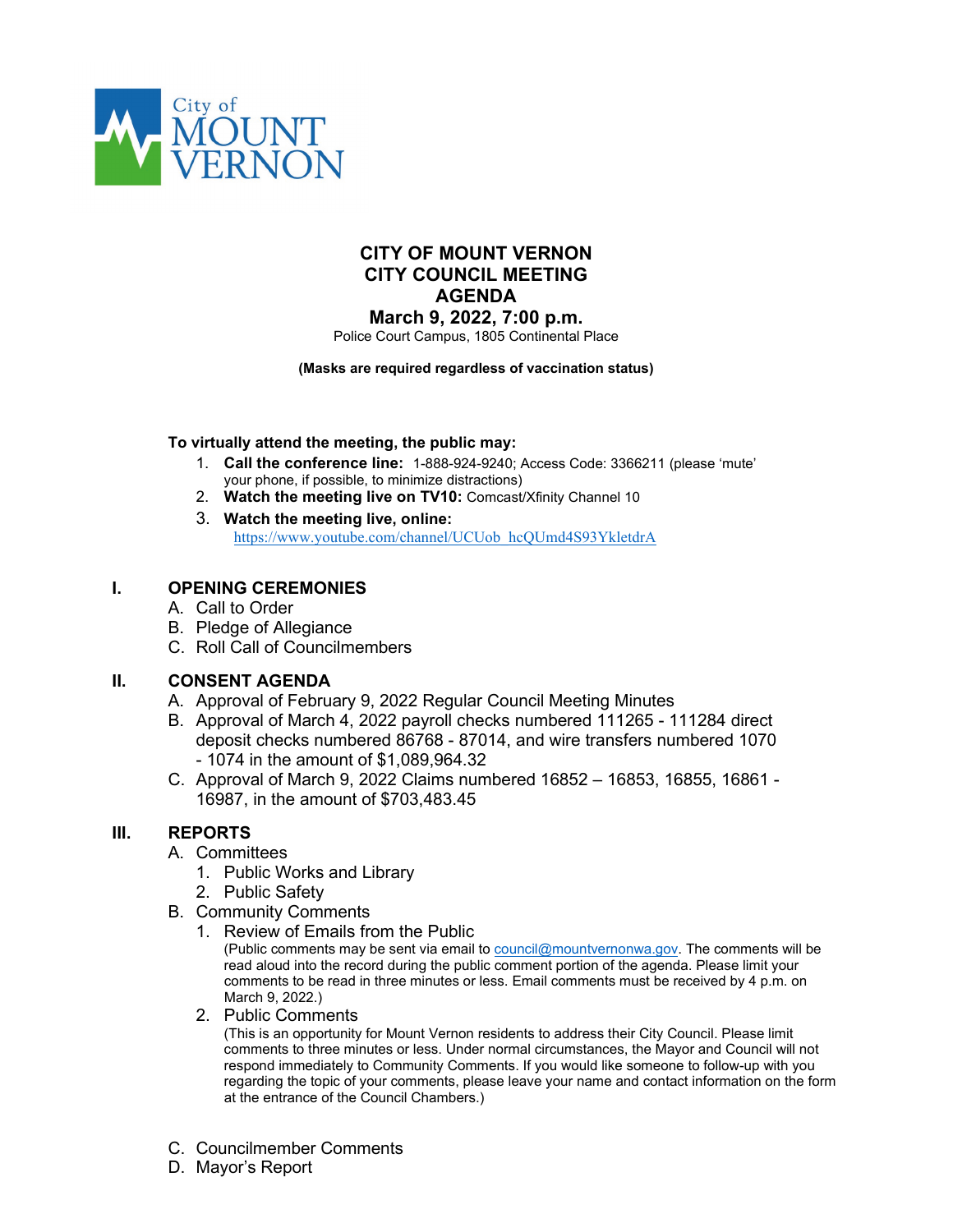E. Committee Agenda Requests

#### **IV. UNFINISHED BUSINESS** None

#### **V. NEW BUSINESS**

- A. Tulip Festival Poster Presentation (Skagit Valley Tulip Festival Executive Director Cindy Verge will present the 2022 Skagit Valley Tulip Festival Poster to City Council.) *(required action – none) (staff contact – Peter Donovan)*
- B. Appointment to Library Board (Staff is requesting approval of the appointment of Christa Brua Weaver to the Library Board.) *(required action – motion) (staff contact – Isaac Huffman)*
- C. Approval of Agreement KBA, Inc. (Staff is requesting approval of an agreement with KBA, Inc. for construction management of the fire station renovation.) *(required action – motion) (staff contact – Chief Brice)*
- D. Approval of Agreement Amendment Skagit County (Staff is requesting approval of Amendment #2 to Agreement 3741 for Emergency Medical Services (EMS), adding equipment as compensation for services.) *(required action – motion) (staff contact – Chief Brice)*
- E. Authorization to Purchase (Staff is requesting authorization to purchase signal poles and mast arms for the Hoag/LaVenture Road Improvement Project.) *(required action – motion) (staff contact – Bill Bullock)*
- F. Approval of Agreement OAC Services (Staff is requesting approval of an agreement with OAC Services to provide construction management services for the Library Commons Project.) *(required action – motion) (staff contact – Bill Bullock)*
- G. Approval of Agreement 7K Environmental (Staff is requesting approval of an agreement with 7K Environmental to provide critical area monitoring, peer review, and related services.) *(required action – motion) (staff contact – Chris Phillips)*
- H. Approval of Agreement Armadillo Design Lab (Staff is requesting approval of an agreement with Armadillo Design Lab to provide design review services.) *(required action – motion) (staff contact – Chris Phillips)*
- I. Approval of Agreement Christian Carlson (Staff is requesting approval of an agreement with Christian Carlson to provide design review services.) *(required action – motion) (staff contact – Chris Phillips)*